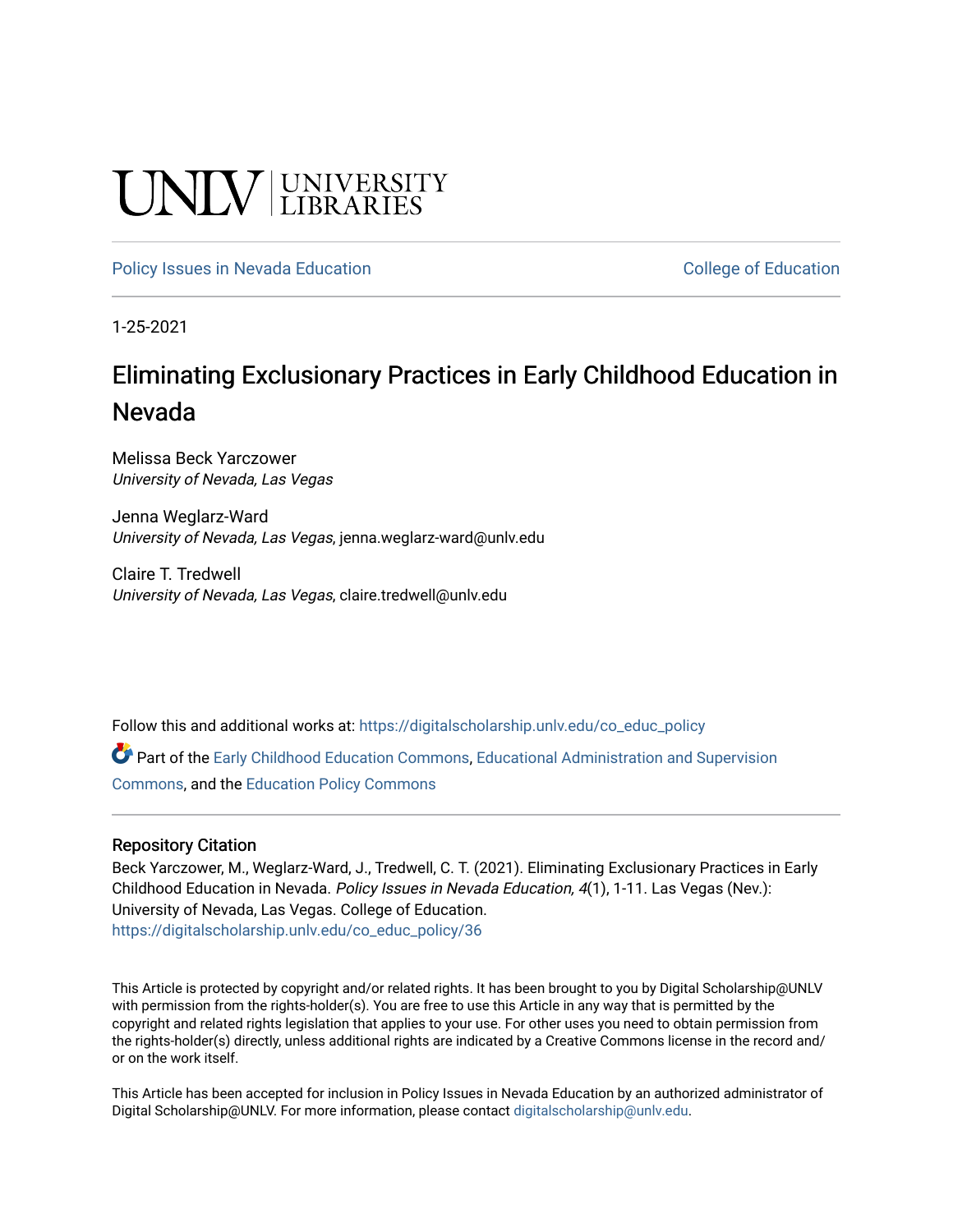# **Eliminating Exclusionary Practices in Early Childhood Education in Nevada**

Melissa Beck Yarczower, M.Ed. *University of Nevada, Las Vegas*

Jenna Weglarz-Ward, Ph.D. *University of Nevada, Las Vegas*

Claire T. Tredwell, Ph.D. *University of Nevada, Las Vegas*

#### **Abstract**

*Problem.* Many young children under 5 years old spend a significant part of their days in early childhood settings which provide them access to environments and activities that foster their learning. Unfortunately, in many of these early childhood settings, young children are expelled and suspended at a rate that is three times the rate of students in a K-12 setting leading to detrimental, long-term outcomes for young children, families, and the community. *Purpose.* This paper gives an overview of exclusionary practices in early childhood, discusses causes and consequences of these practices, and provides recommendations to eliminate exclusionary practices in Nevada. *Recommendations.* To reduce exclusionary practices, it is recommended to embed preventive practices into early childhood state requirements; develop data systems to better understand and track practices; deliver high quality professional development and technical assistance; use developmental screening and referrals for young children in need; and increasing family engagement.

#### **Introduction**

Young children in Nevada spend a significant portion of their time in early childhood programs prior to entering kindergarten. According to the U.S. Departments of Health and Human Services and Education (U.S. DHHS/DOE; 2015), early childhood programs "provide early care and education to children birth through age five…[including] private or publicly funded center or family-based child care, home visiting, Early Head Start, Head Start, private preschool, and public school and community-based pre-kindergarten programs, including those in charter schools" (p. 1). Unfortunately, the expulsion and suspension of young children, including infants and toddlers, from early childhood programs is common and leads to devastating, long-term consequences including lower academic outcomes, increased likelihood of repeated disciplinary actions in school and with law enforcement for students, and distrust in the educational system for students and families (U.S. DHHS/DOE, 2016). Early childhood programs suspend young children ages birth to five up to three times the rate of students in K-12 (Gilliam, 2005). In the US, 5,000 preschool children were suspended at least once and 2,500 children were suspended a second time

(U.S. Department of Education for Civil Rights [OCR], 2014).

In 2019, there were 181,207 children under the age of five in Nevada (Children's Cabinet, 2018; Nevada Institute for Children's Research and Policy, 2019). It is estimated that although almost 71,000 children (40%) were enrolled across a variety of early childhood programs, 134,000 children (74%) were in need of some kind of early childhood programming (see Table 1\* ; Child Care Aware of America, 2019; Children's Cabinet, 2018). In these programs, children gain access to environments and activities that foster their learning in all areas of development including their cognitive, social, emotional, physical, and language development. In addition to benefits of early childhood programs for children, families are able to use programs to seek employment, continue their education, and gain respite from the heavy demands of caregiving (Zero to Three, n.d.). Overall, early childhood programs are essential for communities and states to function (Stevens, 2017). Without access to quality programs, children, families, and communities face potential outcomes that can be detrimental to the child and family structure. The purpose of this paper is to give an overview of exclusionary practices

<sup>\*</sup> Refer to paper's Appendix on page 66 for all tables and figures.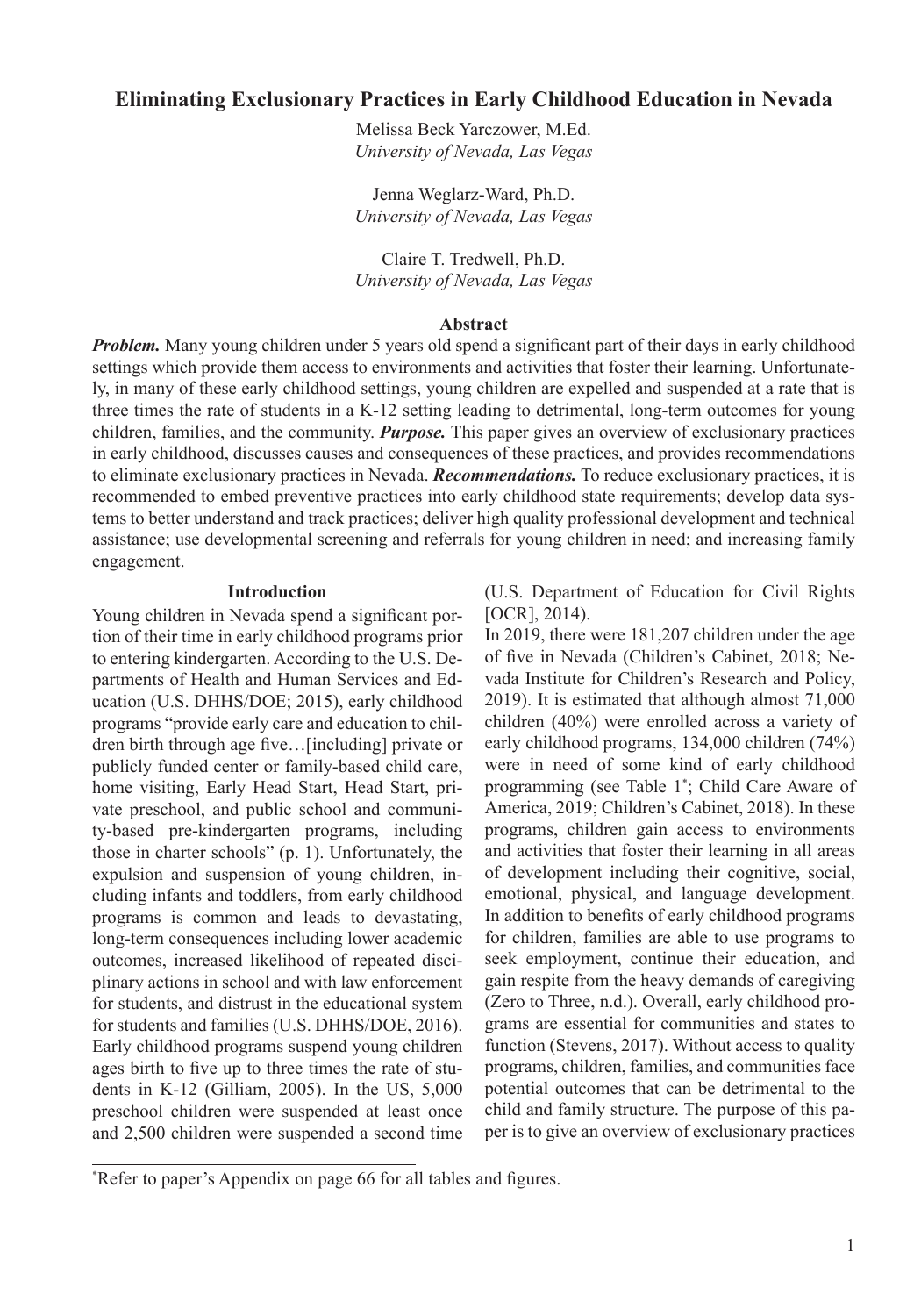# *Yarczower et. al*

in early childhood, discuss potential causes of suspension and expulsion, share examples of efforts in other states to address this issue, and provide recommendations to eliminate exclusionary practices in Nevada. Although exclusionary practices occur in all early childhood settings, this paper focuses primarily on early childhood programs and professionals outside of school districts that are bound by more stringent federal, state, and local regulations.

#### **What are Exclusionary Practices in Early Childhood?**

There are two categories of exclusionary practices: suspension and expulsion. Suspension is defined as a "disciplinary action that is administered as a consequence of a student's inappropriate behavior and requires that a student absent him/herself from the classroom or the school for a specified period of time" (Morrison & Skiba, 2001, p. 174). Expulsion is defined as "permanent dismissal of the child from the program in response to problem behavior" (National Center on Pyramid Model Innovations [NCPMI], 2018, p. 3). Expulsion is the most severe action that a school or childcare center can take in response to a student's challenging behavior (NCPMI, 2018).

Exclusionary practices in early childhood may be explicit, such as asking a family to leave a program (i.e., expulsion) or requiring a child to stay home for a day (i.e., suspension). Often, however, 'soft' practices are used such as calling families to pick up a child with challenging behaviors so that families must find a different program to meet their needs (i.e., expulsion) or having a child sit in the hallway during group time (i.e., suspension; Garrity et al., 2017; Zeng et al., 2020). Table 2\* describes definitions and examples of exclusionary practices. Figure 1\* provides the numbers of expulsions and suspensions of young children per 1,000 children in the United States.

There are many factors that lead to expulsion and suspension of young children. Gilliam and Reyes (2018) state, "Preschool expulsion is not a child behavior; it is an adult decision" (p.106). In what follows, we overview two main factors, lack of training and implicit bias.

*Lack of Training on Child Development and Social-Emotional Development.* The first factor related to the expulsion and suspension of young children engaging in age and developmentally-appropriate behaviors such as crying, biting or hitting, using fingers to eat, not sitting for long periods of time, sharing materials, and choosing not to engage in structured activities that professionals believe are inappropriate or challenging (Anderson, 2015). Developmental appropriateness considers valuing each child as they develop individually at their own pace across all domains of development and within the contexts of their family and community's culture (National Association for the Education of Young Children, 2020). Furthermore, children may have unidentified developmental delays or disabilities that impact their behavior. However, professionals working in most early childhood settings including licensed childcare are often not required to have any initial or ongoing training on child development, sequences of learning, and developmentally appropriate practices (Center for the Study of Child Care Employment, 2018). Only 20% of early childhood professionals reported receiving training on facilitating social-emotional development and early childhood professionals consistently report that the most pressing need for training is addressing children with challenging behaviors (Fox et al., 2011; U.S. DHHS/DOE, 2016). Therefore, professionals often have unrealistic expectations (e.g., sitting for long periods, verbally expressing needs, hitting, biting) of children and lack the ability to identify children with developmental delays and disabilities and often see children's behaviors as challenging and resulting in exclusionary practices (Zero to Three, n.d.).

*Implicit Bias in Early Childhood Practices.* Secondly, implicit bias in professionals leads to suspension and expulsion of young children. Implicit bias is defined as what's happening when, despite our best intentions and without our awareness, stereotypes and assumptions creep into our minds and affect our actions (Desmond-Harris, 2016). Implicit bias contributes to how professionals act towards certain populations of students, particularly children of color, children who are multilingual, and children with disabilities (National Center on Early Childhood Health & Wellness, 2020).

Early childhood professionals are often untrained in culturally appropriate practice and implicit bias, which often leads to a disproportional exclusionary practice across race and gender (An-

<sup>\*</sup> Refer to paper's Appendix on page 66 for all tables and figures.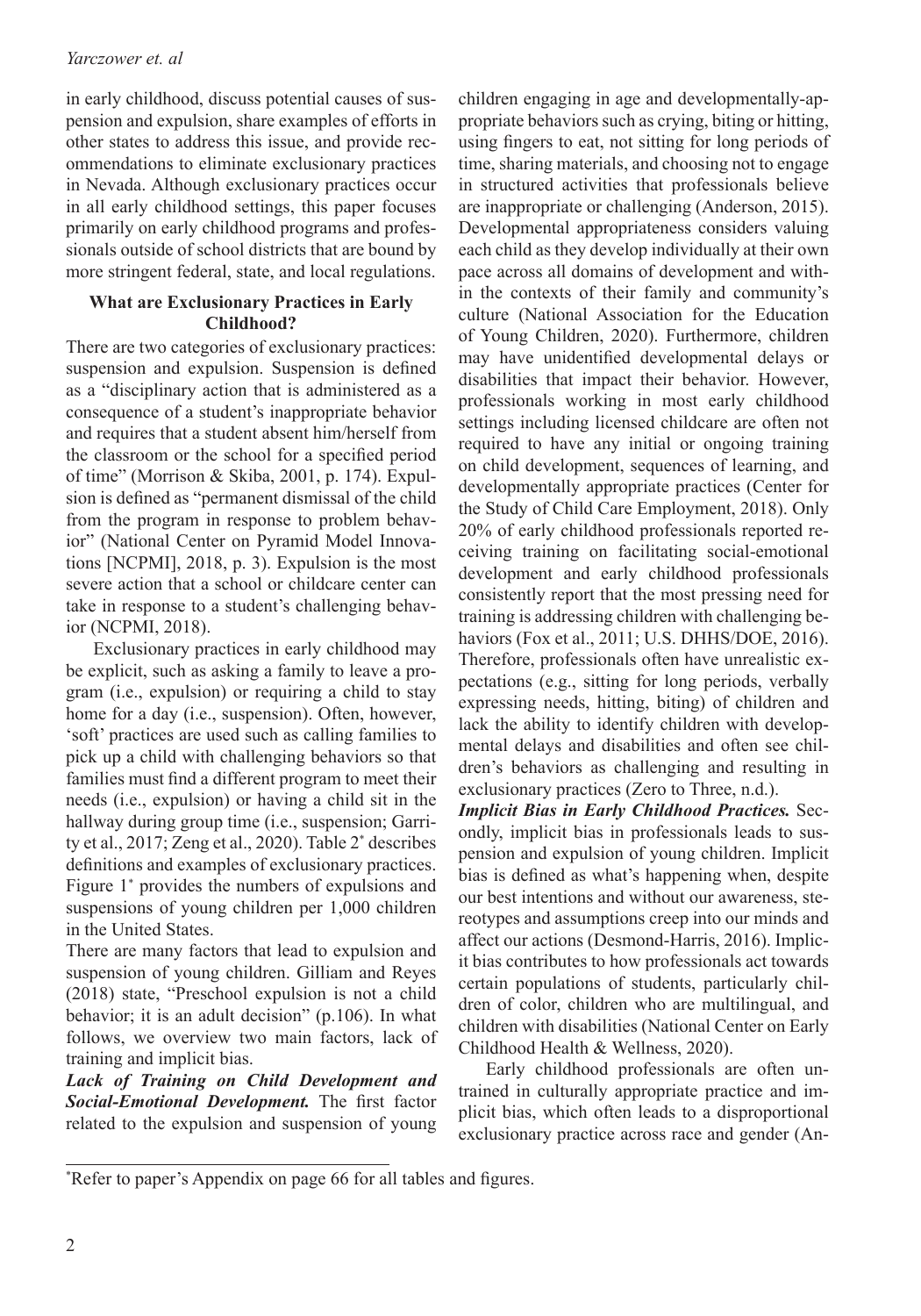derson, 2015). Figure 2 shows the racial disparities of young children who are suspended or expelled. Black children (birth – five years old) are  $3.6$  times more likely to be suspended than their White peers (U.S. OCR, 2014).

- Black children (birth five years old) are suspended or expelled at a rate of four times greater than their White peers (Neitzel, 2018).
- Black girls make up 20% of the early childhood population (birth – five years old); however, they account for 54% of the girls who are suspended from early childhood programs (U.S DHHS/DOE, 2016; NCPMI, 2018).
- Boys represent 54% of the early childhood population (birth – five years old); however, boys account for 78% of those suspended from early childhood programs (U.S. OCR, 2014).
- The odds of being suspended or expelled are 14.5 times larger for young children diagnosed with any disability or social-emotional challenge (Novoa & Malik, 2018).
- Young children with any disability or social-emotional challenge make up only 13% of the early childhood population; however, they constitute 75% of all early suspensions and expulsions (Novoa & Malik, 2018).
- The odds of being suspended or expelled in early childhood were more than 43 times higher for young children with behavioral problems (e.g., crying, biting, using fingers to eat, not sitting for long periods of time; Anderson, 2015; Novoa & Malik, 2018).

#### **Impact of Exclusionary Practices on Children and Families**

The early years of development are crucial to building the foundation for learning, health, and wellness in school (Gilliam & Reyes, 2018; Miller et al., 2017). During this time, children's brains are developing quickly with positive and negative experiences significantly impacting their development across all learning (Steglin, 2018). Exclusionary practices in early childhood are stressful, negative events that have harmful effects on a child's self-esteem, social-emotional development, and relationships with peers and adults. They also disrupt children's routines and sense of security (Mitchell et al., 2016; Zulauf & Zinsser, 2019). Stressful events are negatively associated with future school experiences, increasing the likelihood of dropping out, academic failure, grade retention, and incarceration (Michell et al., 2016; U.S. DHHS/DOE, 2016) particularly for boys of color (Neitzel, 2018) and have not been effective at improving student behavior (Craven, 2016).

Exclusionary practices also hurt families (Steglin, 2018). When a program removes a child, parents experience emotional stress by forcing families to find alternative care immediately, question their own parenting and children's developmental course, and reduce their confidence in educational programming. Consistent requests to pick up a child early or to leave a program entirely disrupts a parent's ability to meaningfully attend to their employment or education. They also need to find childcare, often without support from the previous program (Steglin, 2018; U.S. DHHS/DOE, 2016). These negative experiences can be prevented through strong family partnership and communication and early intervention for children in need for development support.

#### **Scope of the Problem in Nevada**

According to the survey of early childhood professionals administered by Nevada TACSEI Pyramid Model Partnership (2018), now named Nevada Pyramid Model Partnership (NPMP), 51% of providers have asked a child to leave their program because of challenging behavior and 44% of providers have asked a child to take a break for several days or to shorten the hours they attend the program. However, the exact number of suspensions and expulsions of young children are difficult to measure because the state does not systematically collect these data from programs and families and the use of 'soft' exclusionary practices are hard to measure and often go undocumented.

During the last Nevada legislative session, AB293 added legislative provisions targeted to reduce the suspension and expulsion of students in grades K-12; however, there is no current legislation to prevent these practices to children birth to five years old in Nevada. The state does have some documents, policy recommendations, and has enacted some practical efforts in early childhood settings to reduce exclusionary practices; however, these recommendations are not part of state legislation nor regulated.

There are several documents that give clear recommendations about using exclusionary practices in early childhood. In 2016, The Nevada Early Childhood Advisory Council instated an expul-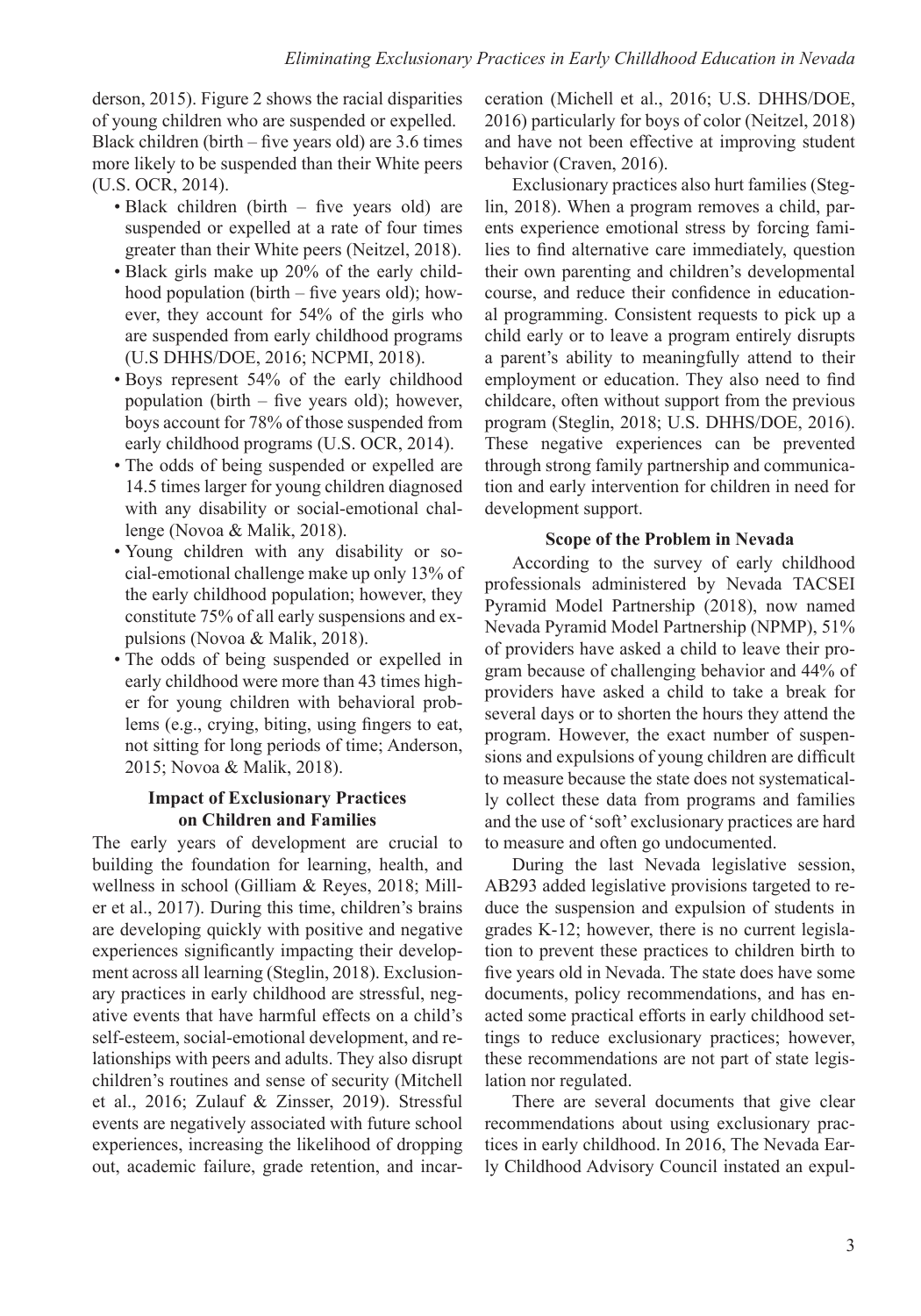#### *Yarczower et. al*

sion and suspension policy statement that mirrors the U.S. DHHS/DOE's Policy Statement (see Table 4; 2016). This statement makes general recommendations for programs that may reduce the use of exclusionary practices; however, these policy statements lack infrastructure and accountability to meaningfully address this persistent issue. Nevada's State Systemic Improvement Plan (2019), further addresses exclusionary practices of young children by focusing on creating healthy and positive learning environments and developing positive relationships for staff and students.

Nevada has begun some efforts to support programs in reducing exclusionary practices. For example, any program receiving federal or state funding, such as the Child Care Development Fund subsidy, are prohibited from using exclusionary practices. But, due to lack of understanding of what practices are and data systems to track incidents, it is difficult to appropriately ensure this. Secondly, Nevada has embedded indicators related to practices that reduce and eliminate exclusionary practices in its Quality Rating and Improvement System (QRIS), Nevada Silver Stars; however, this system is voluntary with only 54% of licensed childcare and 20% of public preschool programs currently enrolled (Children's Cabinet, 2018; Edge & Mc-Cann, 2017). Finally, NPMP provides on-site technical assistance to help programs and professionals address exclusionary practices and their related factors (e.g., professional learning about social and emotional development, culturally appropriate practice, addressing challenging behaviors, program assessment, data collection; see Table 4\* ).

# **Recommendations to Reducing Exclusionary Practices in Nevada**

Within the last two years, 18 states have proposed legislation on suspension and expulsion that specifically restrict states from suspending and expelling young children. There are 12 states and D.C. that proposed legislation to promote alternatives for suspension and expulsion (see Table 3\* and Table 4\* ; Administration for Children & Families, n.d., NCPMI, 2018).

*Embed Preventive Practices into Early Childhood State Requirements.* Although Nevada has begun to identify indicators and practices to reduce exclusionary practices in their QRIS program, a limited number of programs have participated in the program and lower levels of the star system do not include the robust indicators that should prevent exclusionary practices. Furthermore, since lower quality programs are more likely to engage in these practices, it is recommended that indicators such as professional development in social-emotional development, implicit bias and equity, child development, and assessment and referral be included for all programs and initial qualifications for professionals; and having comprehensive policies to address challenging behaviors and exclusionary practices (Nevada Department of Education: Office of Early Learning, 2019).

*Data Systems to Better Understand Practices.*  Currently, a significant barrier to reducing exclusionary practices in early childhood is that we do not have accurate data on practices. Without data systems to track incidents, it is impossible to understand, analyze and measure the problem. Recently, Arkansas, Illinois, and Colorado have used data tracking using statewide technical assistance systems (Arkansas Department of Human Services, 2018; Vinh et al., 2016; Zinsser et al., 2019). NCPMI has a publicly available program-wide data system, Behavior Incident Report (BIR) that may be viable to track incidents of challenging behavior, staff or program response, and exclusionary consequences (Zero to Three, n.d.). This system allows for analysis of patterns of an individual child's behaviors and use of practices across race/ethnicity, age, gender, teacher, classroom, and program. Analysis of these data would allow state and program leaders to identify programs and professionals in need of targeted professional development or intensive targeted technical assistance and to understand trends across the state.

*Professional Development and Technical Assistance for Programs.* Initial and ongoing training for early childhood professionals is essential in reducing exclusionary practices. However, due to the lower income rates of early childhood professionals and extended work hours, attending costly training or seeking out degree programs is challenging. Arkansas and Colorado offered statewide training and technical assistance to program directors and early childhood professionals on social-emotional development of young children with and without disabilities (Arkansas Department of Human Ser-

<sup>\*</sup> Refer to paper's Appendix on page 66 for all tables and figures.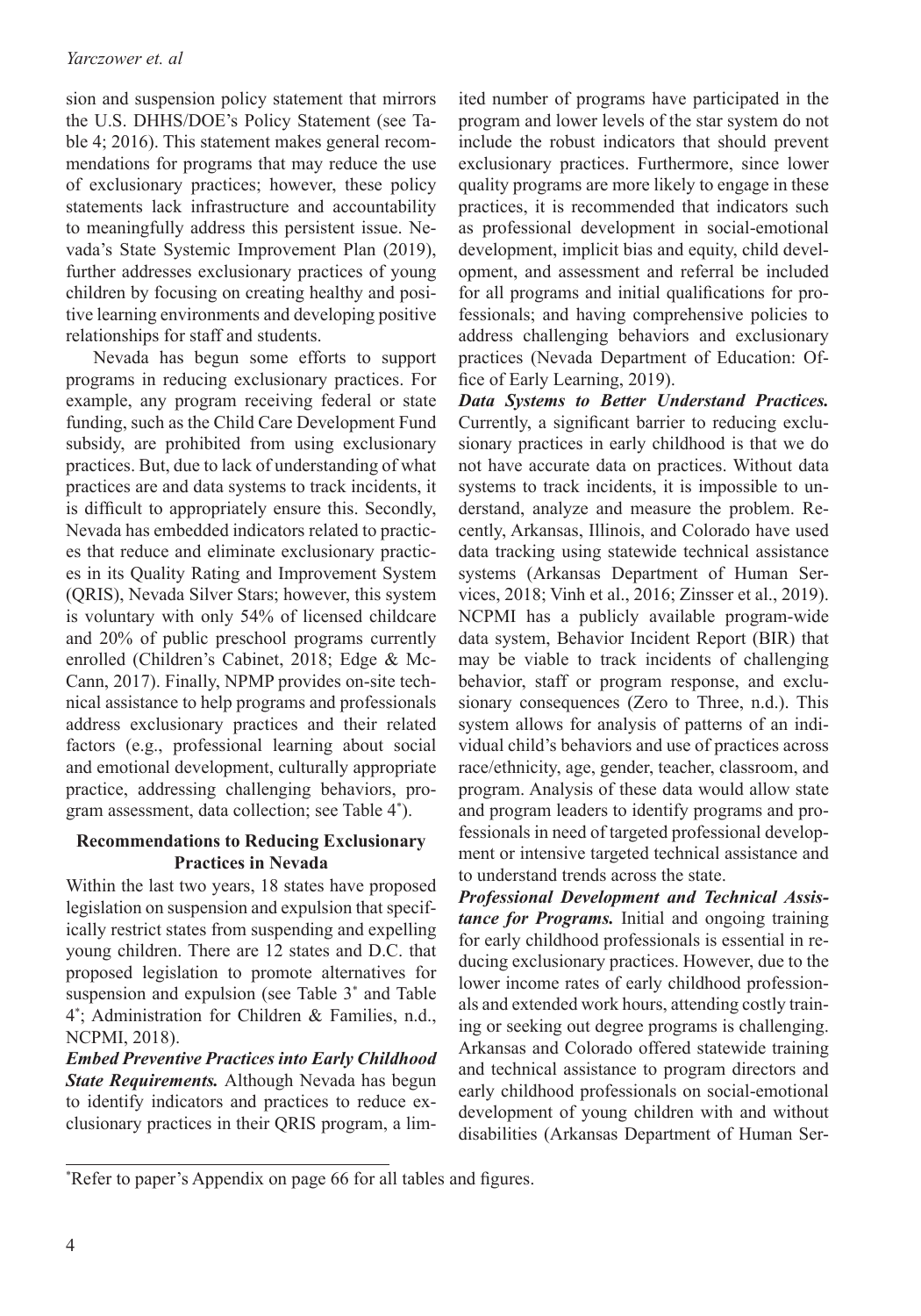vices, 2018; Vinh et al., 2016). By providing free and low-cost professional development to early childhood professionals particularly in implicit bias, child development, addressing challenging behaviors, and the inclusion of children with disabilities would build the capacity of Nevada's early childhood workforce (Administration for Children & Families, n.d.). Nevada has adopted some national resources that are available to support programs to facilitate professional development through the Nevada Registry, however many of these are limited, one-time training that provide basic awareness of content without in-depth application of practices to their programs. Nevada should consider investing in ongoing, individualized technical support to early childhood programs (State Capacity Building Center, 2017).

*Consistent Developmental Screening and Referral of Young Children in Need.* To support the development of young children, programs must engage in regular developmental screenings of all children birth to 5 years old (Weglarz-Ward et al., 2019a). Illinois uses a referral model to address the child's needs which includes observations, communication with the family, and referral to services (e.g., pediatrician, special education services, mental health; Illinois Action for Children,

n.d., Steglin, 2018). These screenings can provide professionals with information on children's developmental needs and identify children with possible disabilities and delays. However, it is regularly reported that early childhood professionals do not have enough training and awareness of screening and available services for children (Weglarz-Ward et al., 2019b). Additional resources such as assessments, intervention procedures, social emotional supports, and mental health consultation should be available to all early childhood programs.

#### **Conclusion**

Exclusionary practices in early childhood are detrimental to the child, the family, and the community. Because exclusionary practices often go undocumented, there is a great need in Nevada to reduce the number of expulsions and suspensions of young children by 1) embedding preventive practices into early childhood state requirements, 2) developing data systems to better understand and track practices, 3) delivering high quality professional development and technical assistance on social emotional development of young children, and 4) using developmental screening and referrals for young children in need and increasing family engagement.

#### **References**

- Administration for Children & Families. (n.d.). *State and local action to prevent expulsions and suspension in early learning settings.* Retrieved from https://www.acf.hhs.gov/sites/default/files/ ecd/state\_and\_local\_profiles\_expulsion.pdf
- Anderson, M. (2015, December 7). Why are so many preschoolers getting suspended? *The Atlantic.*  Retrieved from https://www.theatlantic.com/ education/archive/2015/12/why-are-so-manypreschoolers-getting-suspended/418932/
- Arkansas Department of Human Services: Division of Child Care and Early Childhood Education. (2018). *Behavior Help: Supporting teachers so children can reach their potential.* Retrieved from https://humanservices.arkansas.gov/images/ uploads/dccece/FY\_2017-18\_annual\_report\_ FINAL.pdf
- Center for the Study of Child Care Employment. (2018). *Early Childhood Workforce Index.* https://cscce.berkeley.edu/files/2018/06/2-Aboutthe-Workforce.pdf
- Child Care Aware of America. (2019). *State child care facts in the state of Nevada.* Retrieved from https://
- cdn2.hubspot.net/hubfs/3957809/State%20Fact%20 Sheets%202019/Nevada%202019.pdf
- Children's Cabinet. (2018). *Nevada Early Education & Care Fact Sheet: Annual Report.* Retrieved from https://www.childrenscabinet.org/wp-content/ uploads/2018DemographicsReport-FINAL.pdf
- Craven, M. (2016). *Suspended childhood: An analysis of exclusion discipline of Texas' Pre-K and elementary school students.* School-to-Prison Pipeline Project: Texas Appleseed. Retrieved from http://stories.texasappleseed.org/suspended-childhood
- Desmond-Harris, J. (2016, August 5). *Implicit bias means we're all probably at least a little bit racist.* Vox. Retrieved from https://www.vox.com/2014/ 12/26/7443979/racism-implicit-racial-bias
- Edge, N., & McCann, C. (2017). *Let's talk about expulsion and suspension and the role of quality improvement* [Webinar]. QRIS National Learning Network. Retrieved from https://www.qrisnetwork. org/sites/all/files/materials/NovLetsTalkPPT.pdf
- Fox, L., Ashley, L., Veguilla, M., & Morris, C. (2019). *Addressing inappropriate discipline practices: Examining state policies on preschool*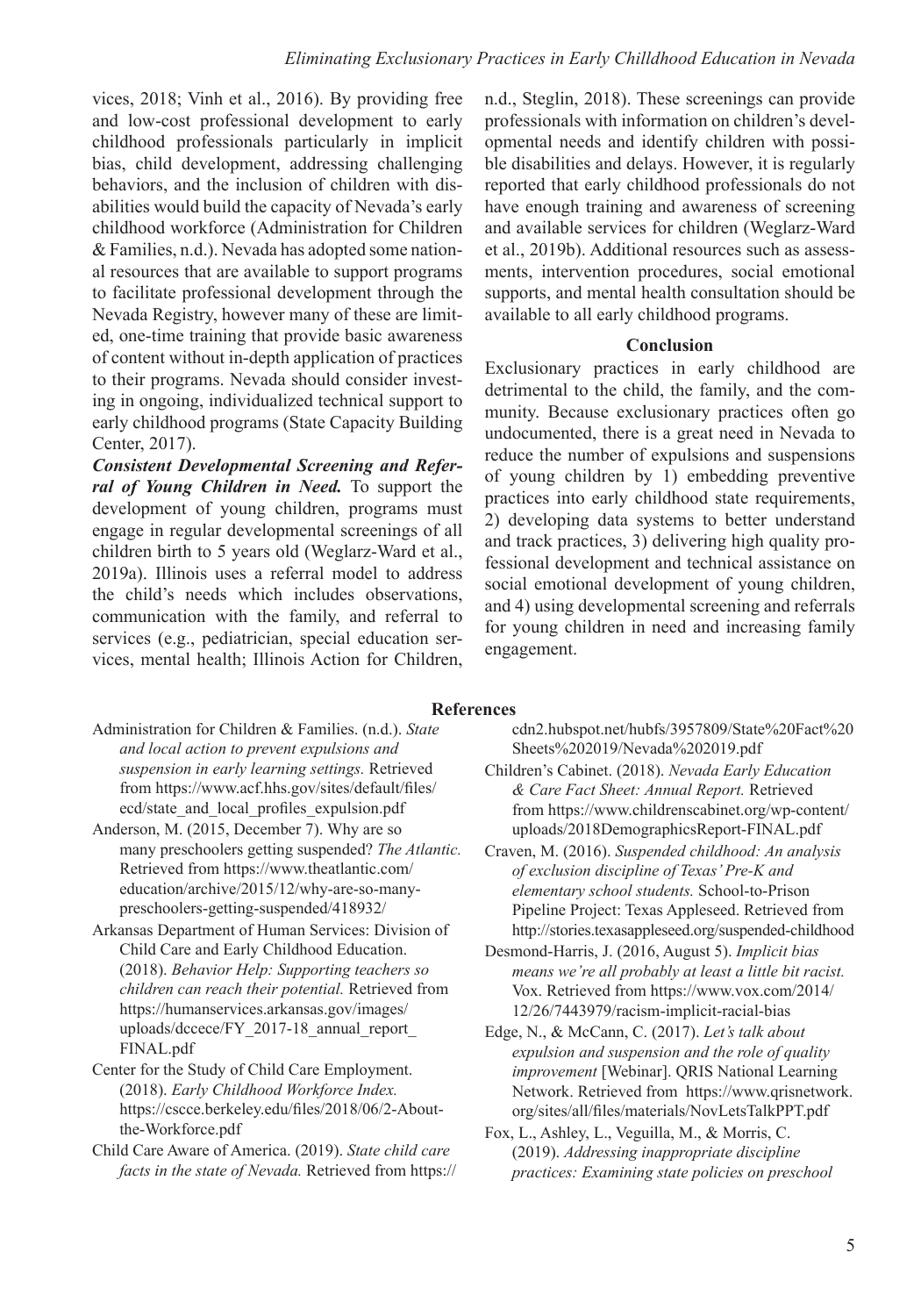s*uspension and expulsion.* National Center for Pyramid Model Innovations.

- Fox, L., Hemmeter, M., Synder, P., Perez Binder, D., & Clarke, S. (2011). Coaching early childhood special educators to implement a comprehensive model for promoting young children's social competence. *Topics in Early Childhood Special Education, 31*(3), 178-192.
- Garrity, S. M., Longstreth, S., & Linder, L. (2017). An examination of the quality of discipline policies in NAEYC-Accredited early care and education programs. *Topics in Early Childhood Special Education, 37*(2), 94-106.
- Gilliam, W. (2005). *Prekindergartners left behind: Expulsion rates in state prekindergarten programs* (Issue Brief No. 3). Foundation for Child Development. Retrieved from www.ziglercenter. yale.edu/publications/briefs.html
- Gilliam, W., & Shabar, G. (2006). Preschool and childcare expulsion and suspension: Rates and predictors in one state. *Infants & Young Children, 19*(3), 228-245.
- Gilliam, W., & Reyes, C. (2018). Teacher decision factors that lead to preschool expulsion: Scale development and preliminary validation of the preschool expulsion risk measure. *Infants & Young Children, 31*(2), 93-108.
- Illinois Action for Children. (n.d.). P.A. *100-01005: Preventing expulsion of children birth to five – Frequently asked questions.* Governor's Office of Early Childhood DevelopmentRetrieved from https://blogs.illinois.edu/files/6039/114617/137642.pdf
- Miller, S., Smith-Bonahue, T., & Kemple, K. (2017). Preschool teachers' responses to challenging behavior: The role of organizational climate in referrals and expulsions. *International Research in early Childhood Education, 8*(1), 38-52.
- Mitchell, S., Fonseca, M., & LaFave, A. (2016). *Suspension & expulsion in preschool development states: Policies and practices* [Policy brief]. Preschool Development Grants: State Technical Assistance Report. Retrieved from https://files.eric. ed.gov/fulltext/ED583123.pdf
- Morrison, G. M., & Skiba, R. (2001). Predicting violence from school misbehavior: Promises and perils. *Psychology in the Schools, 38*(2), 173–184.
- National Association for the Education of Young Children. (2020). *Developmentally appropriate practice (DAP) position statement.* Retrieved from https://www.naeyc.org/resources/positionstatements/dap/contents
- National Center on Early Childhood Health & Wellness (2020, July). *Understanding and eliminating expulsion in early childhood programs.* Early

Childhood National Centers. Retrieved from https://eclkc.ohs.acf.hhs.gov/sites/default/files/pdf/ understanding-eliminating-expulsion-earlychildhood-factsheet.pdf

- National Center for Pyramid Model Innovations. (2018). *Suspension and expulsion in early Childhood.* Retrieved from https://challengingbehavior.cbcs. usf.edu/Pyramid/suspension.Html#:~:text= Expulsion%2Fdismissal%3A%20Permanent%20 dismissal%20of,in%20response%20to%2 p roblem%20behavior.
- Neitzel, J. (2018). Research to practice: Understanding the role of implicit bias in early childhood disciplinary practices. *Journal of Early Childhood Teacher Education, 39*(3), 232-242.
- Nevada Department of Education: Office of Early Learning. (2019). *Nevada Ready! B-3: Policy Analysis and Recommendations.* Retrieved from https://nationalp-3center.org/wp-content/ uploads/2019/11/Policy\_Nevada-Ready-B-3\_ FINAL.pdf
- Nevada Early Childhood Advisory Council. (2016). *State of Nevada policy statement on expulsion and suspension in early childhood settings.* Retrieved from http://www.doe.nv.gov/ uploadedFiles/nde.doe.nv.gov/content/Special\_ Education/Early\_Childhood\_\_Special\_Education\_ (ECSE)/Policy-Statement-on-Pre-k-Expulsion-Suspension.pdf
- Nevada Institute for Children's Research and Policy. (2019). *2019 needs assessment state of Nevada preschool development grant birth through five* [Policy brief]. Retrieved from http://nvecac. com/wp-content/uploads/2020/06/PDG\_Needs\_- Assessment\_-Final\_-ADA\_6.24.20.pdf
- Nevada Department of Education (2019). *Nevada State Improvement Plan.* Retrieved from http:// www.doe.nv.gov/uploadedFiles/ndedoenvgov/ content/Boards\_Commissions\_Councils/State\_ Board\_of\_Education/2017/March/stip.pdf
- Novoa, C., & Malik, R. (2018). *Suspensions are not support: The disciplining of preschoolers with disabilities.* Center for American Progress. Retrieved from https://www.americanprogress.org/ issues/early-childhood/reports/2018/01/17/445041/ suspensions-not-support/
- State Capacity Building Center (2017). *Building a comprehensive state policy strategy to prevent expulsion from early learning settings* [Policy brief]. Administration for Children and Families. Retrieved from https://childcareta.acf.hhs.gov/sites/ default/files/public/expulsion\_tool.pdf
- Steglin, D. A. (2018). *Preschool suspension and expulsion: Defining the issues* [Policy brief].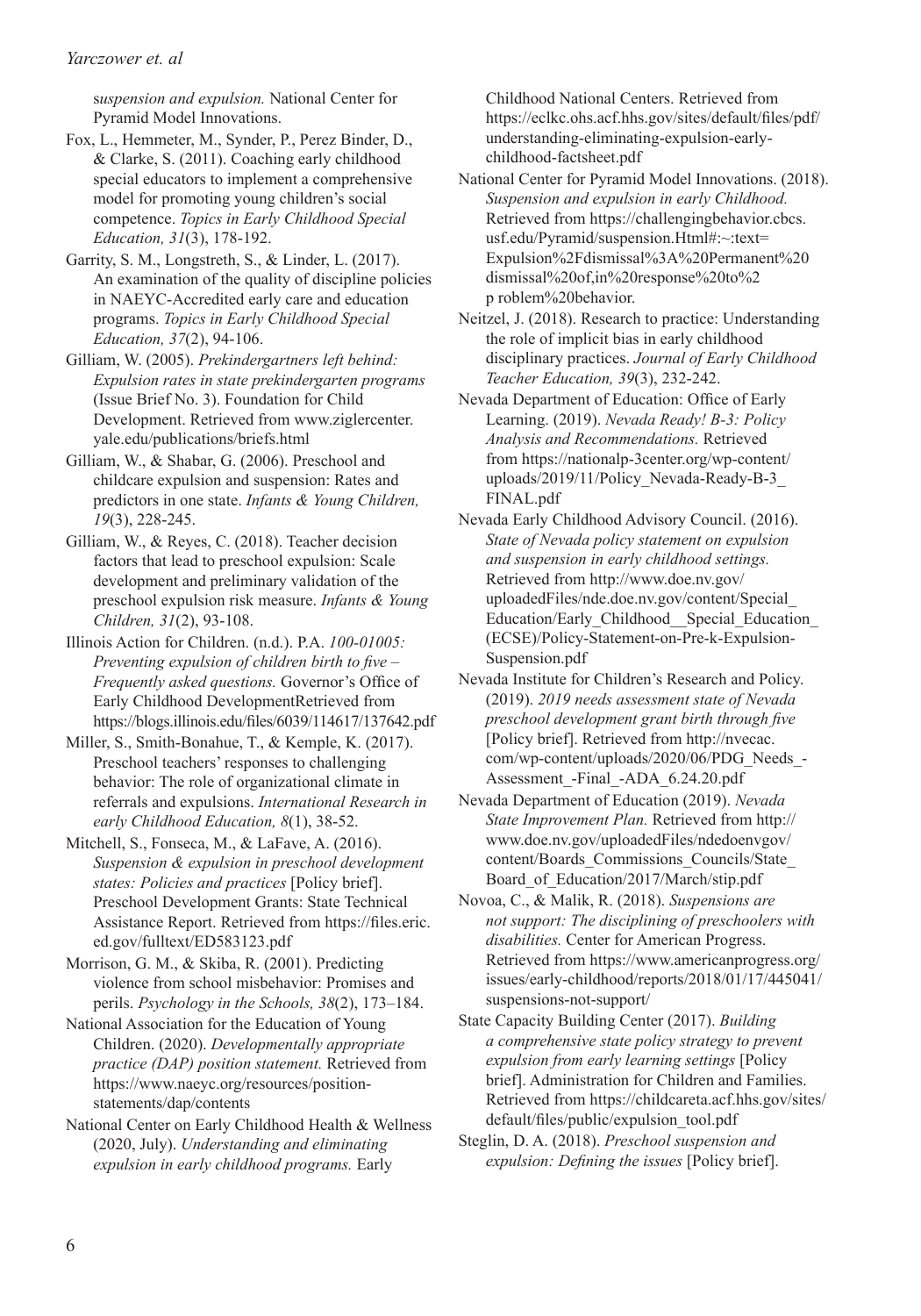Institute for Child Success. Retrieved from https:// www.instituteforchildsuccess.org/publication/ preschool-suspension-and-expulsion-defining-theissues/

- Stevens, K. B. (2017). *Workforce of today: Workforce of tomorrow: The business case for highquality childcare* [Webinar]. U.S. Chamber of Commerce Foundation. Retrieved from https:// www.uschamberfoundation.org/reports/workforcetoday-workforce-tomorrow
- U.S. Department of Education Office for Civil Rights. (2014). *Civil rights data collection: Data snapshot (early childhood).* Retrieved from http://ocrdata.ed.gov
- U.S. Departments of Health and Human Services and Education (2105). *Policy statement on inclusion of children with disabilities in early childhood programs.* Retrieved from https://www2.ed.gov/ policy/speced/guid/earlylearning/joint-statementfull-text.pdf
- U.S. Departments of Health and Human Services and Education (2016). *Joint policy statement on expulsion and suspension policies in early childhood settings.* Retrieved from https://www.acf. hhs.gov/sites/default/files/ecd/expulsion\_ps\_ numbered.pdf
- Vinh, M., Strain, P., Davidson, S., & Smith, B. (2016). One state's systems change efforts to reduce child care expulsion: Taking the pyramid model to scale. *Topics in Early Childhood Special Education, 36*(3), 159-164.
- Weglarz-Ward, J. M., Atwell, N. A., Rüdenauer, H., & Morris, P. (2019a). Supporting the identification and referral of young children with disabilities and developmental delays in Nevada. *Policy Issues in Nevada Education, 3*(1), 20-30.
- Weglarz-Ward, J. M., Santos, R. M., & Timmer, J. (2019b). Factors that impact inclusion in child care settings: Perspectives from child care and early intervention providers. *Early Childhood Education Journal, 47*(163), 163-173.
- Zeng, S., Pereira, B., Larson, A., Corr, C., O'Grady, & Stone-MacDonald, A. (2020). Preschool suspension and expulsion for young children with disabilities. *Exceptional Children*, 1-18.
- Zero to Three. (n.d.). *Basic research, data trends and the pillars of prevention* [Webinar]. Expulsion and Suspension Prevention Webinar Series. Retrieved from https://www.acf.hhs.gov/ecd/child-healthdevelopment/reducing-suspension-and-expulsionpractices
- Zinsser, K., Zulauf, C., Nair Das, V., Silver, C. (2017). Utilizing social-emotional learning supports to address teacher stress and preschool expulsion. *Journal of Applied Developmental Psychology, 61*, 33-42.
- Zinsser, K. M., Silver, H.C., Hussaini, Q., & Zulauf, C.A. (2019). *Evaluation report of the implementation of Illinois public act 100-0105: Early childhood programs' knowledge of and responses to the 2018 explosions legislation.* The University of Illinois at Chicago, Chicago, IL.
- Zulauf, C.A., & Zinsser, K.M. (2019). Forestalling preschool expulsion: A mixed-method exploration of the potential protective role of teachers' perceptions of parents. *American Educational Research Journal, 56*(6), 2189-2220.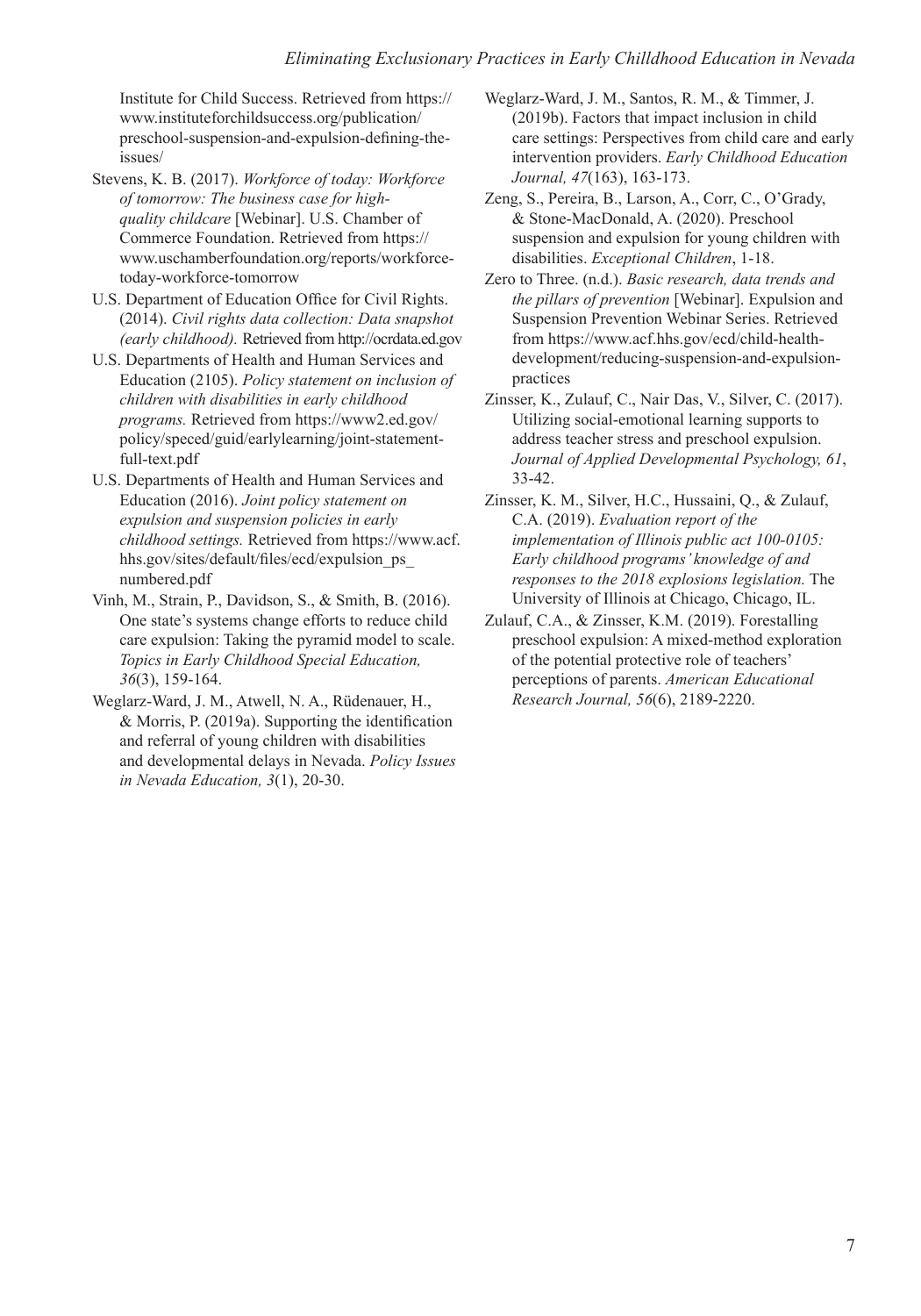# **Figures & Tables**





*Table 1. Child Enrollment Across Early Childhood Programs in Nevada*

| <b>Type of Program</b>                                               | # Children<br><b>Enrolled</b> | % Children<br><b>Enrolled</b> |
|----------------------------------------------------------------------|-------------------------------|-------------------------------|
| Childcare programs                                                   | 41,786                        | 59%                           |
| Early Head Start/Head Start                                          | 3,364                         | $4.7\%$                       |
| Public school programs                                               | 12,046                        | 17%                           |
| Children ages 3-5 in IDEA Part B (early childhood special education) | 5,187                         | $7.4\%$                       |
| Children ages 0-3 in IDEA Part C Programs (Early Intervention)       | 3,274                         | 4.6%                          |
| Licensed Family Child Care Homes                                     | 1,286                         | 1.8%                          |
| Licensed Group Child Care Homes                                      | 3,874                         | 5.5%                          |

*Note: As adapted from Nevada Institute for Children's Research and Policy (2019).*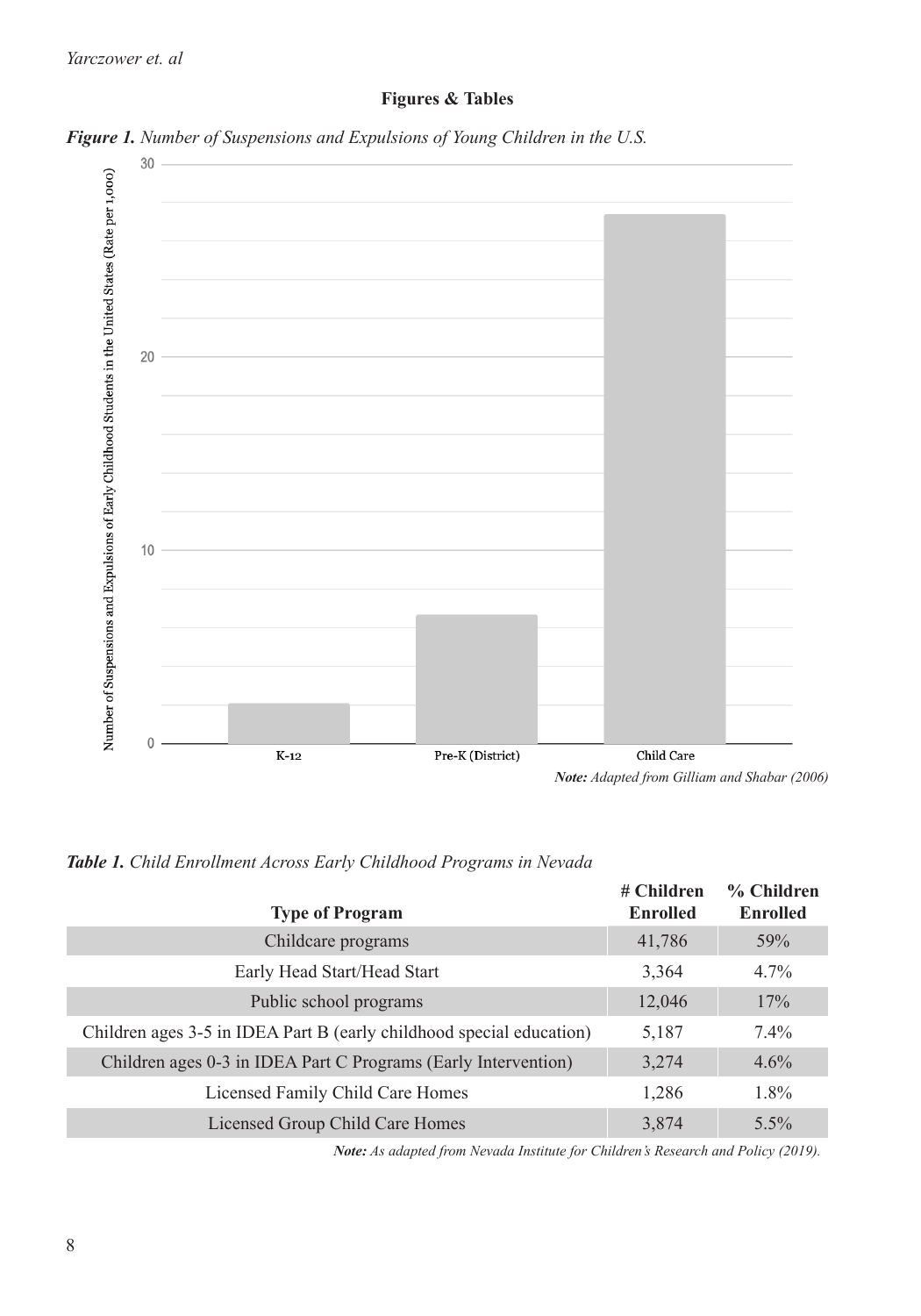*Figure 2. Percentage of Preschool Students (3 to 5 years old) Receiving Out of School Suspensions by Race/Ethnicity in U.S.*



*Note: Adapted from U.S. Department of Education Office for Civil Rights (2014)*

| Table 2. Definitions and Examples of Exclusionary Practices |  |  |  |
|-------------------------------------------------------------|--|--|--|
|-------------------------------------------------------------|--|--|--|

| <b>Exclusionary Practice</b>     | <b>Definition</b>                                                                                                                                                                           | <b>Examples of Practice in Early</b><br><b>Childhood</b>                                                                                                                                                          |
|----------------------------------|---------------------------------------------------------------------------------------------------------------------------------------------------------------------------------------------|-------------------------------------------------------------------------------------------------------------------------------------------------------------------------------------------------------------------|
| In-school or soft<br>suspensions | Practices that involve removing<br>or excluding the child from the<br>classroom.                                                                                                            | Having a child sit out of activity, room,<br>or program space or sending them to the<br>administrator's office.                                                                                                   |
| Out-of-school<br>suspensions     | Practices that involve<br>temporarily removing the child<br>from the program.                                                                                                               | Asking families to pick up their child<br>early from a program due to behaviors<br>including challenging behaviors, crying,<br>or disability-related issues.                                                      |
| <b>Expulsions</b>                | Permanent removal or dismissal<br>from the program.                                                                                                                                         | Telling a family they must find a<br>different program or care arrangement<br>for their child due to behaviors including<br>challenging behaviors, crying, or<br>disability-related issues.                       |
| Soft-expulsions                  | Practices that make it so that<br>the program is not a viable or<br>welcoming care arrangement for<br>the family and leaves the family<br>with little choice but to withdraw<br>their child | Repeatedly asking families to pick<br>up their child from a program due<br>to behaviors including challenging<br>behaviors, crying, or disability-related<br>issues resulting in families leaving the<br>program. |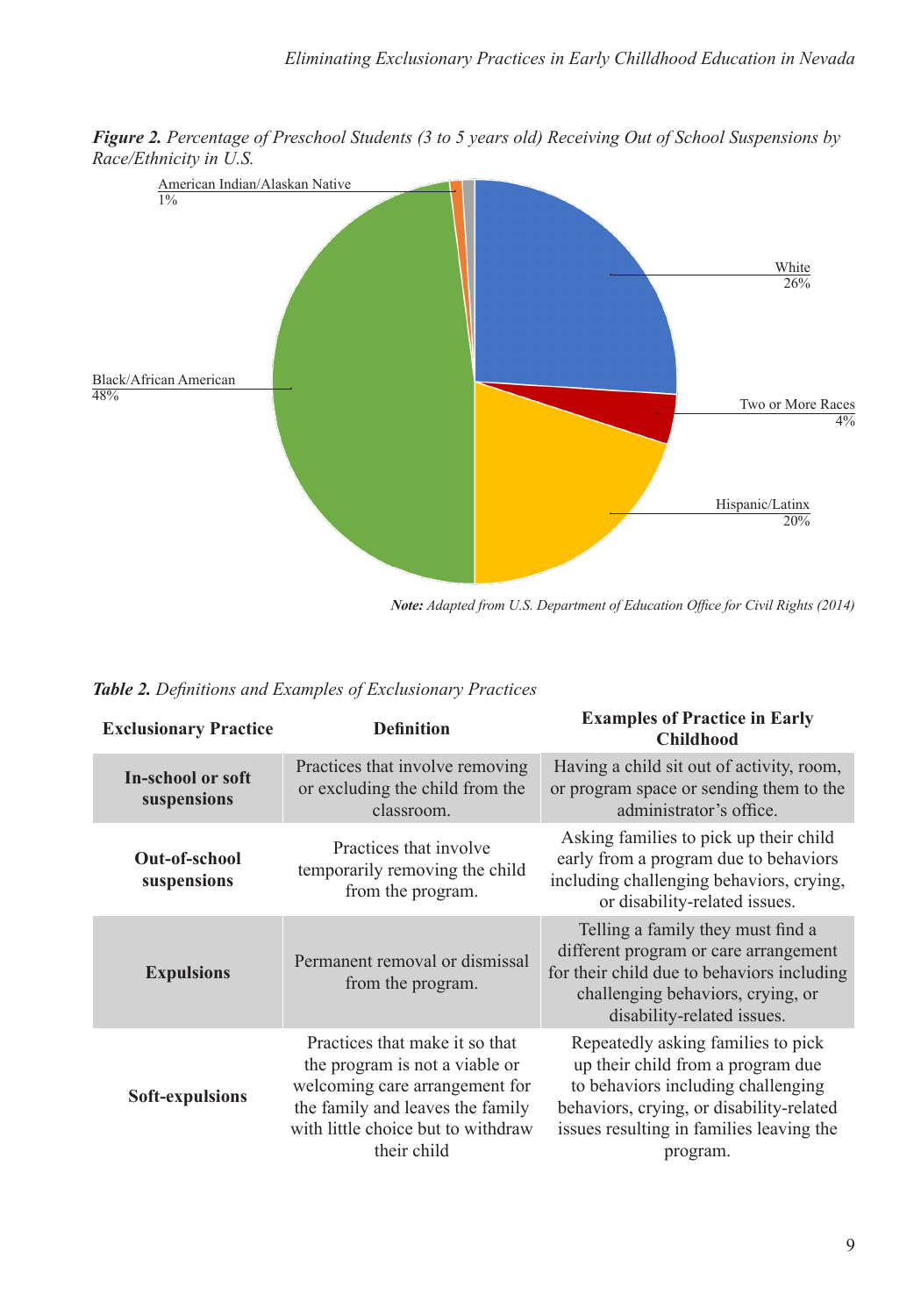# *Yarczower et. al*

|             | <b>States' Policies</b>                            |                                                     | <b>Guidance to Programs</b>                            |                                                                         |                                            |  |
|-------------|----------------------------------------------------|-----------------------------------------------------|--------------------------------------------------------|-------------------------------------------------------------------------|--------------------------------------------|--|
|             | <b>Prohibit</b><br>or Restrict<br><b>Expulsion</b> | <b>Prohibit</b><br>or Restrict<br><b>Suspension</b> | <b>Prevent or</b><br><b>Address</b><br><b>Behavior</b> | <b>Partner with</b><br><b>Families</b><br>to Address<br><b>Behavior</b> | <b>Training to</b><br><b>Staff Support</b> |  |
| Arkansas    | X                                                  | X                                                   | X                                                      | X                                                                       | X                                          |  |
| California  | X                                                  |                                                     | X                                                      | X                                                                       |                                            |  |
| Colorado    | X                                                  | X                                                   |                                                        |                                                                         |                                            |  |
| Connecticut | X                                                  | X                                                   | X                                                      |                                                                         |                                            |  |
| DC          | X                                                  | X                                                   | X                                                      |                                                                         |                                            |  |
| Georgia     | X                                                  |                                                     | X                                                      | X                                                                       | X                                          |  |
| Illinois    | X                                                  |                                                     |                                                        | X                                                                       | X                                          |  |
| Maryland    | X                                                  | X                                                   | X                                                      | X                                                                       | X                                          |  |
| New Jersey  | X                                                  | X                                                   | X                                                      | $\mathbf X$                                                             | X                                          |  |
| Oregon      | X                                                  | X                                                   |                                                        |                                                                         |                                            |  |
| Texas       | X                                                  |                                                     |                                                        |                                                                         |                                            |  |
| Virginia    | X                                                  |                                                     | X                                                      | X                                                                       | X                                          |  |
| Washington  | X                                                  | X                                                   |                                                        |                                                                         | X                                          |  |

*Table 3. State Policies on Early Childhood Suspension and Expulsion*

*Note: Adapted from Fox et al. (2019).*